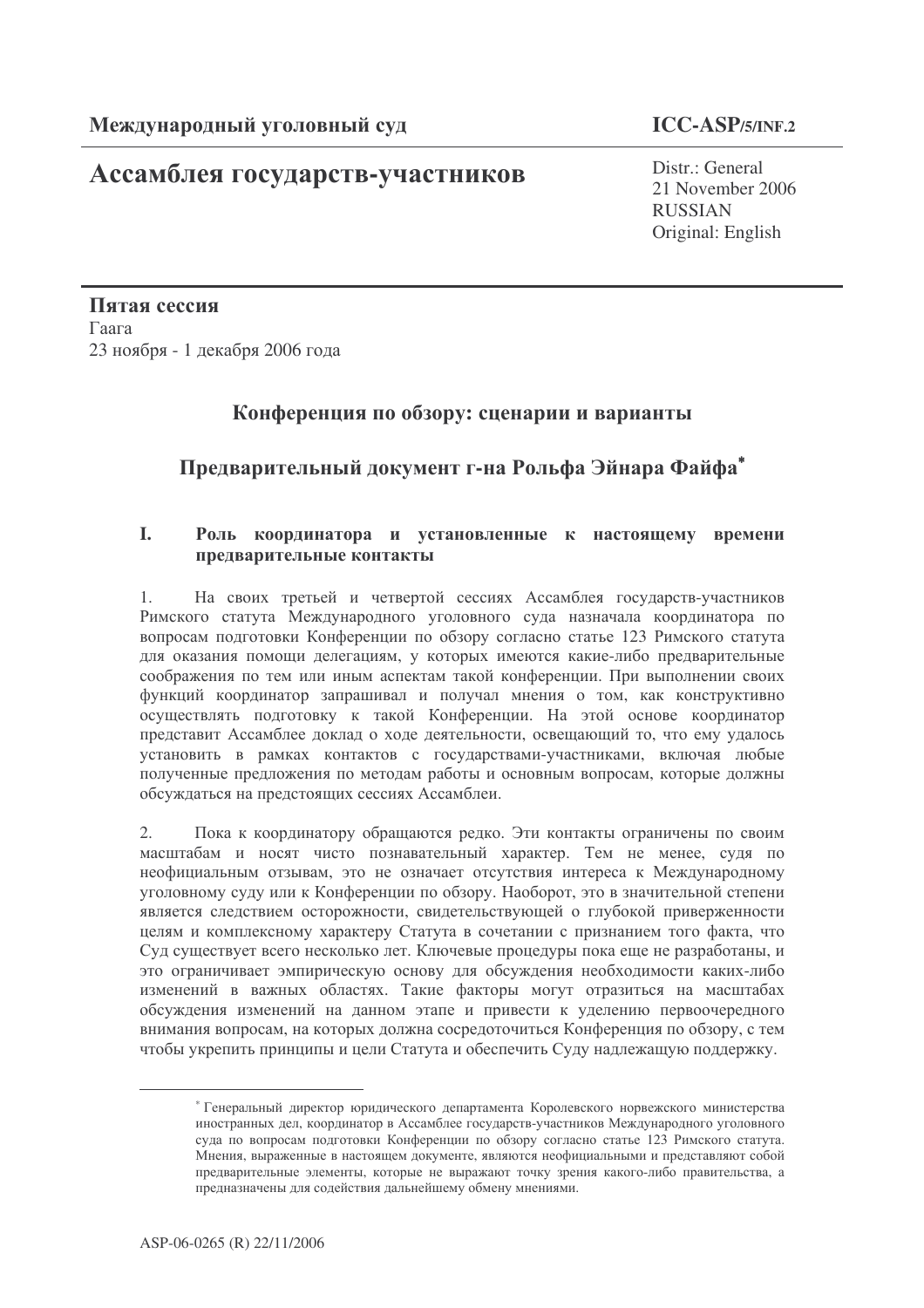#### II. Некоторые соображения по подготовке к Конференции по обзору

 $3.$ В следующих далее пунктах приводятся некоторые соображения, которые служат своего рода вкладом в разработку рамок для дальнейшего обсуждения в целях решения вышеупомянутых задач, пользующихся широкой поддержкой.

#### $\mathbf{A}$ . Сроки Конференции по обзору

 $\overline{4}$ . Статья 123 Статута предусматривает, что «Генеральный секретарь Организации Объединенных Наций созывает» первую Конференцию по обзору через семь лет после вступления Статута в силу. Из этого положения следует (что, возможно, еще четче выражено во французском и испанском текстах, где, соответственно, употреблены термины «convoquera» и «convocará»), что уведомления о созыве или приглашения лолжны быть разосланы в июле 2009 года. Это требует проведения Конференции с разумным запасом времени, что может означать, что с практической точки зрения ее удобно провести в 2010 году.

 $5<sub>1</sub>$ Может возникнуть желание спланировать Конференцию таким образом, чтобы избежать ее совпадения с регулярными сессиями Генеральной Ассамблеи Организации Объединенных Наций и Ассамблеи государств-участников. Проведение Конференции в 2010 году может также дать возможность новому Бюро Ассамблеи, которое должно быть избрано на трехлетний срок в конце 2008 года, завершить подготовительную работу в 2009 году.

Хотя нет никакого юридического обязательства созывать впоследствии другие 6. конференции по обзору и хотя поправки могут быть приняты позднее без проведения таких конференций, следует отметить, что статья 123 Статута носит вполне определенный характер. Другие конференции по обзору могут созываться в любое последующее время на основе решений, принимаемых большинством государствучастников. Поэтому первая Конференция по обзору не должна готовиться на основе неправильного представления, что это «будет последняя возможность решить какой-то конкретный вопрос».

#### **B.** Характер и цель Конференции по обзору

 $7.$ Статья 123 Статута также предусматривает, что Конференция по обзору рассматривает «любые поправки к настоящему Статуту. Такое рассмотрение может включать в себя - но не ограничивается им, - перечень преступлений, содержащийся в статье 5». Кроме того, это может включать поправки  $\,$  K положениям институционального характера в соответствии со статьей 122 Статута. Следует отметить, что существует только один юридически обязательный обзор, который будет проводиться на первой Конференции по обзору. Это относится к временному положению, содержащемуся в Статье 124 и касающемуся отказа от признания юрисдикции Суда в отношении военных преступлений. За этим единственным исключением только государства-участники могут решать, будут ли пересматриваться на Конференции другие положения.

Это также подтверждается руководящимися принципами, содержащимися в 8. резолюциях Е и F Заключительного акта Римской дипломатической конференции. Так, в резолюции Е «Обзорной конференции» рекомендуется рассмотреть преступления терроризма и преступления, связанные с наркотиками, на предмет выработки приемлемого определения и их включения в перечень преступлений, подпадающих под юрисдикцию Суда.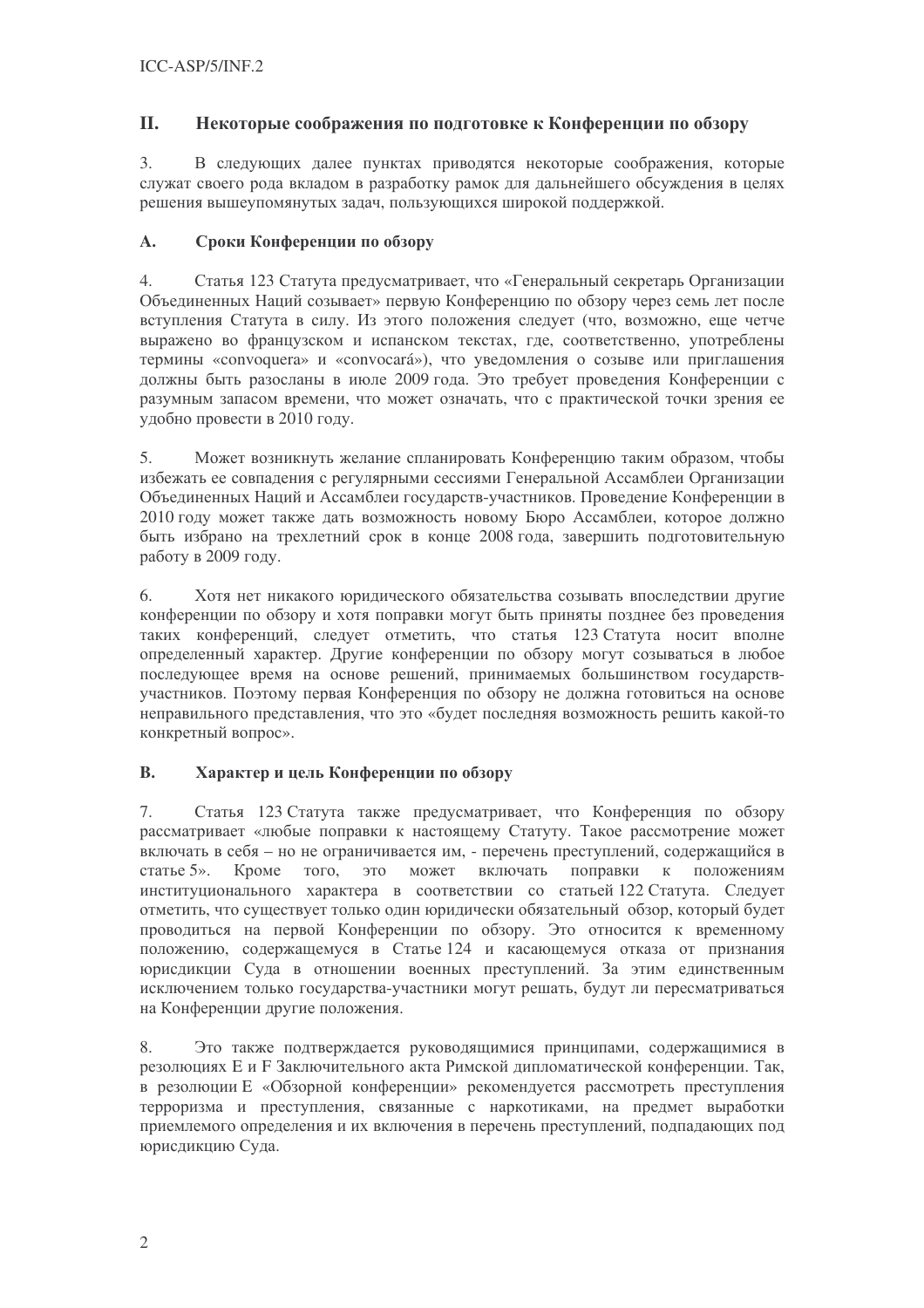9. Кроме того, в пункте 7 резолюции F предусматривается, что Ассамблее государств-участников МОГУТ представляться предложения  $\kappa$ на Обзорной конференции» с целью выработки приемлемого положения о преступлении агрессии для его включения в Статут. Следует отметить, что преступлению агрессии уделяется особое внимание, о чем свидетельствует его включение в Статью 5 Статута, а также работа, осуществляемая в настоящее время Специальной рабочей группой по преступлению агрессии как в ходе различных сессий Ассамблеи государствучастников, так и в рамках межсессионных дискуссий. Некоторые делегации указывали координатору, что результаты этой текущей работы будут иметь весьма большое значение при подготовке повестки дня Конференции по обзору.

В целом критерии, изложенные в пунктах 3-7 статьи 121 Статута, имеют  $10.$ решающее значение для оценки того, какие поправки могут быть приняты. По всем практическим соображениям в Статут могут быть включены только те предложения, которые пользуются весьма широкой поддержкой и практически консенсусом квалифицируются как «созревшие для включения».

Это краткое описание положений, имеющих отношение к предмету первой  $11.$ Конференции по обзору, может обеспечить лишь самую общую нормативную базу. В нем мало говориться о том, что требуется для успешного проведения конференции. Признается, что главный вопрос заключается в следующем: что, по мнению сторон, с учетом предыдущих консультаций и широкого согласия, достигнутого за счет межрегиональной поддержки, могло бы быть полезным для Суда и отвечало бы интересам международного уголовного правосудия.

Конференция по обзору сыграет также (и не в последнюю очередь) важную  $12.$ роль в распространении во всем мире информации о нынешней стадии развития Суда и о дальнейшем существовании консенсуса между государствами-участниками в отношении международного уголовного правосудия. На практике это также (и не в последнюю очередь) обеспечит возможность подведения некоторых итогов функционирования международного уголовного правосудия в период завершения осуществления стратегий Международных уголовных трибуналов по Руанде и бывшей Югославии.

Таким образом, ключевые критерии успешности Конференции, возможно, в 13. меньшей степени связаны с поправками к Статуту, чем с тем, какое общее послание относительно международного уголовного правосудия направляется международному сообществу в целом путем проведения Конференции по обзору.

### $C_{\bullet}$ Возможное стимулирующее воздействие других конференций и процессов по обзору

Механизмы по обзору созданы в рамках многих договоров. Различные  $14$ договорные режимы предусматривают проведение различных конференций по обзору. Допуская широкое разнообразие отдельных элементов и признавая тот факт, что различия могут объясняться конкретными условиями каждого договора, интересно, тем не менее, отметить некоторые общие перспективы. В отдельных случаях стимулирующее воздействие может оказывать также предыдущий опыт, из которого можно извлечь соответствующие уроки.

В рамках договоров по вопросам запрещения оружия часто создаются  $15.$ механизмы обзора, допускающие возможность последующих добавлений в свете технологических и иных достижений. Такие договорные режимы могут являться особенно актуальными, если они предусматривают механизм подведения итогов. При таких обстоятельствах в случае достижения согласия относительно расширения списка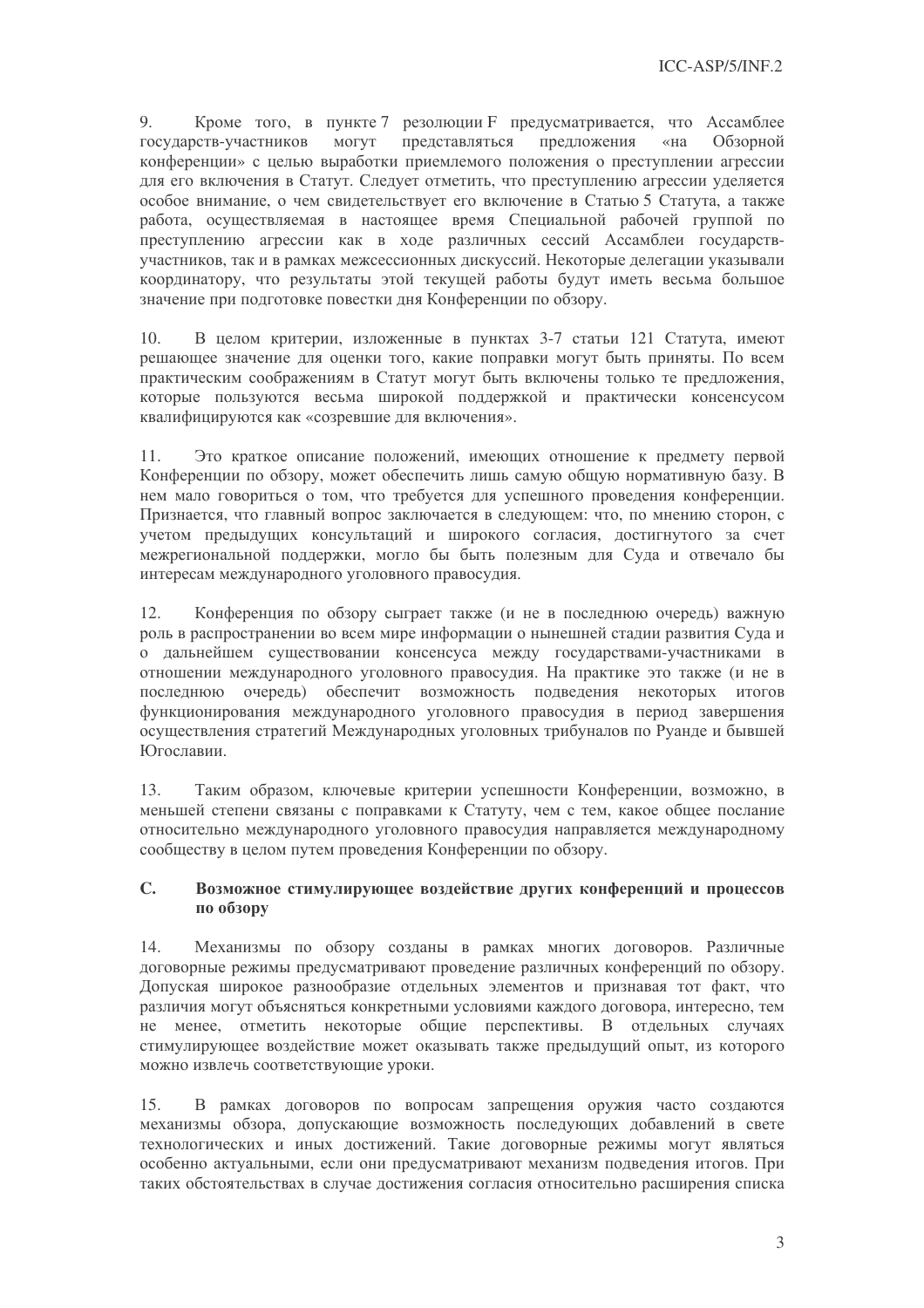видов оружия, подпадающих под всеобъемлющее запрещение, это может являться актуальным для государств-участников Международного уголовного суда.

16. Представляется интересным также опыт осуществления Конвенции о физической защите ядерного материала 1979 года. Он показывает эволюцию условий, которая привела к внесению существенных поправок в первоначальный текст Конвенции. Последняя вступила в силу в 1987 году и предусматривала, что обзоры будут проводиться раз в пять лет. Первые обзоры не выявили какого-либо широкого согласия относительно необходимости внесения поправок. Однако на Конференции по обзору 2005 года в Конвенцию были внесены существенные изменения в результате появления консенсуса относительно существенного пересмотра.

17. Первая Конференция по обзору действия Соглашения 1995 года об осуществлении положений Конвенции Организации Объединенных Наций по морскому праву от 10 декабря 1982 года, которые касаются сохранения трансграничных рыбных запасов и запасов далеко мигрирующих рыб и управлениями ими, была проведена в мае 2006 года - через пять лет после вступления Соглашения в силу. В ходе подготовки сформировался консенсус относительно необходимости обратить внимание на следующие вопросы:

- степень, в которой соответствующие нормы включены в национальное законодательство;
- степень, в которой соответствующие положения применяются на практике:
- степень, в которой государства принимают меры для исключения случаев невыполнения этих положений на практике.

Что касается Соглашения 1995 года, то пока еще прошло мало времени со дня 18. его вступления в силу. Считается, что оно является полезным с точки зрения обмена мнениями и получения более широкой информации об осуществлении договорных норм на национальном и региональном уровнях, а также о вопросах соблюдения и соответствующих проблемах. Такое подведение итогов предусмотрено не для мониторинга действий государств, а для обеспечения важного общего обмена полезной информацией между государствами и другими важными субъектами, включая гражданское общество. Было высказано мнение, что оно вносит важный вклад в повышение эффективности Соглашения и расширение участия в нем. Возможное рассмотрение поправок было перенесено на более позднюю стадию и будет осуществляться на основе оценки потребностей.

19. Прежде чем принимать решение относительно продолжительности и повестки дня Конференции по обзору, следует задать такие сугубо практические вопросы, как например, что будет полезно для договора и достижения его целей.

### D. Возможные институциональные рамки дальнейшей подготовительной работы

Относительно ограниченное количество обращений к информационно-20. координационному центру до настоящего времени, возможно, указывает на то, что до сих пор не ощущалось срочной потребности во внесении поправок в Статут без ущерба для текущей работы по вопросу о преступлении агрессии.

21. Тем не менее, в 2006 году необходимо начать подготовительную работу с целью использования времени, оставшегося до Конференции (т.е. фактически следующих двух лет), для эффективного обеспечения ее успешного проведения.